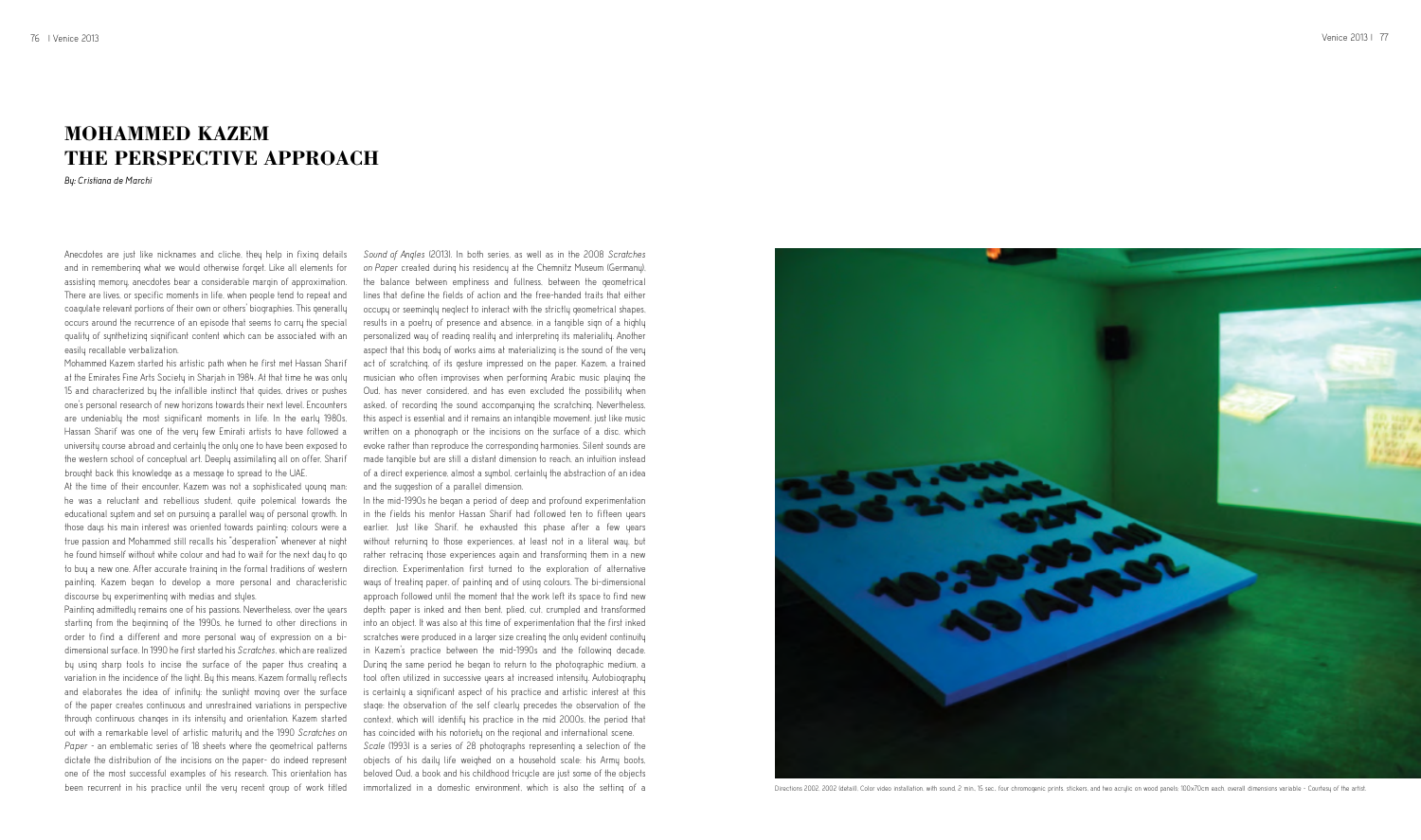

Tongue, 1994 (detail). Three from a series of 45 gelatin silver prints mounted on five corrugated boards, 43x43cm each board - Courtesy of the artist.

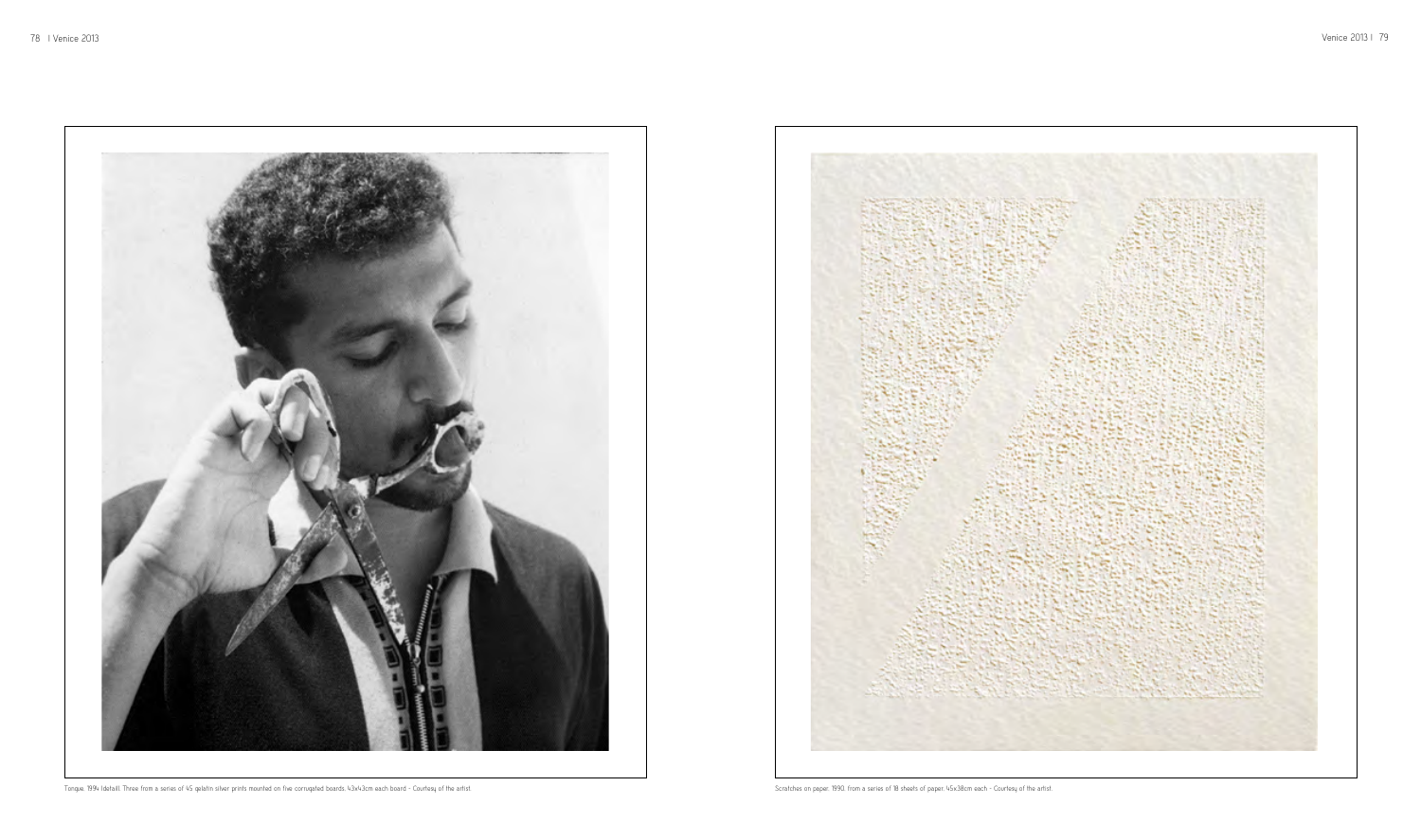

1. Sea Escape, 1999-2006 (detail). Four from a series of 36 digital prints mounted on aluminum, 35x28.5cm each - Courtesy of the artist. 2. Sea Escape, 1999-2006 (detail). Four from a series of 36 digital prints mounted on aluminum, 35x28.5cm each - Courtesy of the artist.





1. Window 2011-2012, 2011-2012. From a series of 100 graphite on paper, 25x25cm each - Courtesy of the artist. 2. Window 2011-2012, 2011-2012. From a series of 100 graphite on paper, 25x25cm each - Courtesy of the artist. 3. Window 2011-2012, 2011-2012. From a series of 100 graphite on paper, 25x25 cm each - Courtesy of the artist. 4. Window 2011-2012, 2011-2012. From a series of 100 graphite on paper, 25x25 cm each - Courtesy of the artist.





rebellion, of an attempt to evade the specific and to make his experience attain universal status. This emphasis on the self is even more accentuated in a series of works which centres on the very body of the artist: *Tongue* (1994), *Head Movement* (1995), *Legs and Arms* (1995), *Wooden Box* (1996), or even its absence: *Sound of My Room* (1994), *Apple* (1995), *Showering* (1998). The first group of works can be inscribed along the line of performance as they represent the documentation of an action displayed over a certain time and immortalized through photography. Following the tradition of performance in the Gulf region, these performances did not have an audience and exist only in the form of their documentation. Video was not the rule at the time, either because it was not available or could not be securely managed by Hassan Sharif, who must be credited for the documentation of these artworks. The concept of 'body' that we can derive from these works is that of fragmentation, of a partiality in the observation and reproduction of the body that is also singularly reflected in the works where absence prevails and presence can only be argued based on the traces left and displayed in front of the audience.

regrettably lost) where he is portrayed in the act of inserting his tongue into a variety of ordinary cavities, thus transforming the everyday into a

*Tongue* (1994) is a series of 45 photographs (out of which nine are and only recognized as one of the major writers of his generation very field of enchantment and rediscovery. The same year, *Sound of my room* fixes and translates the physical act of moving through the familiar spaces of his home into a auditory experience: Kazem touches the surfaces of the walls and furniture of his room with a metallic object that produces a sound. This record becomes the evidence of a transition, of a presence. In fact, it becomes the immaterial trace of materiality, an attempt to abstract from the physicality of the bodily experience that this artist seems to explore at the same time through his early scratches and experimental works. The profound contradiction between the corporeity of his presence, of his involvement in the real world, his discovery and occupancy of space and time, and the denial of all these same dimensions through his artistic practice is indeed worth consideration. The contradiction seems to have a deep motivation, one that can be understood only when considering the many components of an individual life, of the singularity of an experience fully immersed in the circumstanced coordinates of the society and time where one happens to live. Charles Bukowski remembers the way he accidentally discovered the work of John Fante-the great American writer long neglected late in life-in a library that he used to frequent when looking for other fellow writers engaged in the research of a narrative style characterized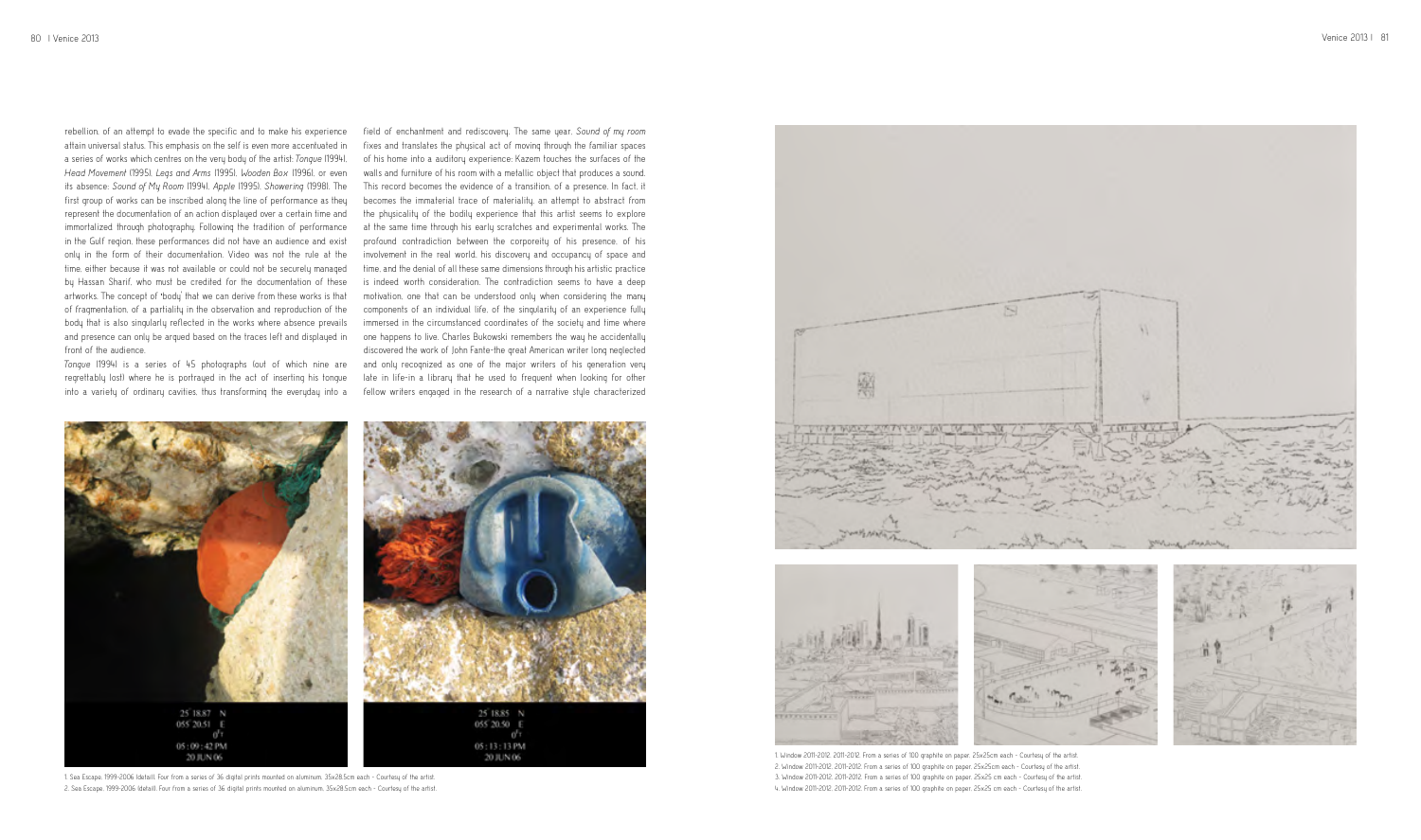by strong autobiographic components, or for whom the very basis of the act of writing was the examination of their own personal experience. That encounter happened to be a fundamental for both Bukowski and Fante, as the merit for the rediscovery of Fante is essentially due to Bukowski. Indeed, John Fante was dramatically influenced by his own biography and literally played around it, returning many times to the same episodes. There are similarities with what Mohammed Kazem has ostensibly done and still does, as do many other artists and writers. This is perhaps the *fil rouge* that links his works together and integrates the many aspects and orientations of his works into a comprehensive direction. With remarkable intuition, and after respectively reproducing the idea of movement and retracing a chapter of his childhood through his 1995 *Head Movement* and *Legs and Arms*, Kazem ultimately finds a way to communicate a physical experience, to transmit the sense of measurement and to involve the audience with *Wooden Box* (1996). A wooden structure of the same height as the artist is divided into six boxes on which sides are glued 24 photographs reproducing the movements of the artist at each and every level. The communication of the movement therefore implies the repetition of those very movements by the audience whenever they want to understand and appreciate the essence of the work. At a more abstract level, the absence of the body suggested by *Sound of My Room* (1994), *Apple* (1995) and *Showering* (1998), still evokes the idea of a presence and of an action that determines a variation in the physical evidence of the remnants the audience is exposed to. The subtletu of the annotation of the transformations inflicted on the environment has become a recurrent topic of his poetry since the mid-1990s in a constantly more abstracted and highly conceptual style. *Hangers and Keys*, both realized in 1995, testify a deeply ironic and distanced approach to the context Kazem is living in. Interacting with the social environment and pointing at its incongruences, this artist looks from an angle of resilient persuasion towards the senselessness of society and its contradictions. The very same approach, returns in a series of photographic works uniting the exploration of the environment with the inherent irony and a semi-scientific approach in the *Directions* series.

The year 1997 seems to mark a significant step in Mohammed Kazem's practice as it takes him to a new orientation and movement. Photography becomes a preferential tool for observing, documenting and provoking issues related to the evolution of society and to his native environment: *Photographs with a Flag and Photographs with Flags* (both 1997) propose a new perspective and way of relating to the context. In both of these series (knowing that the second series will be extended in 2003), he stands next to small coloured flags which mark Dubai's future developments. The substantial difference between these two series, which are formally very similar, consists in the orientation of the body and in the reference to the context. For example, in *Photographs with a Flag* the artist moves around the flag as if he could move around the expansion of his city in the anticipation of circumnavigating around the future growth of his native town. The second series sees the artist flanking the flag and looking at the horizon, either under construction or open and symbolized by the sea. The simplicity of the pose, the choice to include the audience in the observation and, at the same time, to partially exclude them as the portion of horizon covered by his body is precluded from view, recalls the dignity of humanity facing the changes of the surrounding reality. Men are not giants, yet they embody a sense of legitimation and de-legitimation by their simple act of standing and not withdrawing from the confrontation with impossible adversaries. By acutely observing the contradictions implicit in our world, Kazem does not stigmatize it, rather he addresses the incoherence: *Window* 2003-2005 and the continuation of this project in the recent *Window* 2011-2012, where he silently witnesses the rapid urban transformation of Dubai, record the continuous change of geographical and landscape references of Dubai's environment. Kazem's evolution and movement from one work into the next is symbolised by the beginning of *Space* (2005-), an on-going photographic project directly derived from the last image of *Window* 2003-2005, where a portion of the top of the building, represented in the last image of *Window* 2003-2005, which became the symbol of the construction phenomenon in UAE, and is caught in its absoluteness surrounded by a very blue sky. This "cut" becomes the starting point of *Space* where he tracks and fixes in images the extremities of the most iconic or representative-of a certain culture and spirit-buildings in the world, thus embracing a more universal interpretation of reality paradoxically by referring to the coordinates of many specific contexts. An interest in the environment, where the interaction of natural and human is fallacious-Mohammed Kazem is deeply persuaded about the naturalness of all human manifestations-reappears in *Sea Escape* (1999-2006). This is a series of 36 photographs depicting and documenting relics taken by the sea to the shore. The work is similar to *Directions* 2001 *(Landscape)* (2001), where attention is focused on remnants and traces collected and recorded in the daily practice of urban exploration. All of these objects are precisely defined in their physical location by the coordinates recorded with a GPS (Global Positioning System) device. Once again, the contradiction between the inanity of these discarded objects and the adoption of a precise measurement of their geographical coordinates drives the attention to the absurdity of our world, and to the right of appropriation of any available tool to express a point of view regardless of how specific the perspective might be and the potential influence of its reuse. The use of a GPS device becomes iconic in the series known under the general title of *Directions:* all these works are characterized by a concrete reference to a specific environment and by its almost literal conversion into a work of art. This is achieved by using elements issued from the contextual reality and transformed into an installation, often a participatory one, either in its process or in its results.

*Directions* 2000-2001 presents a series of coordinates from four locations in the UAE: each one of them is materialized by plastic letters and numbers filled with sand from the very same locations and displayed on a wooden platform. The use of GPS, which was initially conceived for military purposes but has now been widely adopted in many different fields from science to nature, is significantly ironic in the sense that a substantial "inadequacy" of the tool would appear to be its suitability for the purpose of artistic work. Indeed, the fact of claiming the necessity of locating with unequivocal exactitude aspects of private events and experiences that, in their



anonymity, could refer to a multiplicity of individuals, appears to be the variable to the Window 2003-2005, 2003-05 (detaill. Color video installation, with sound. 3 min. 6 sec. acrylic panel. LED light. 14 chromogenic pr